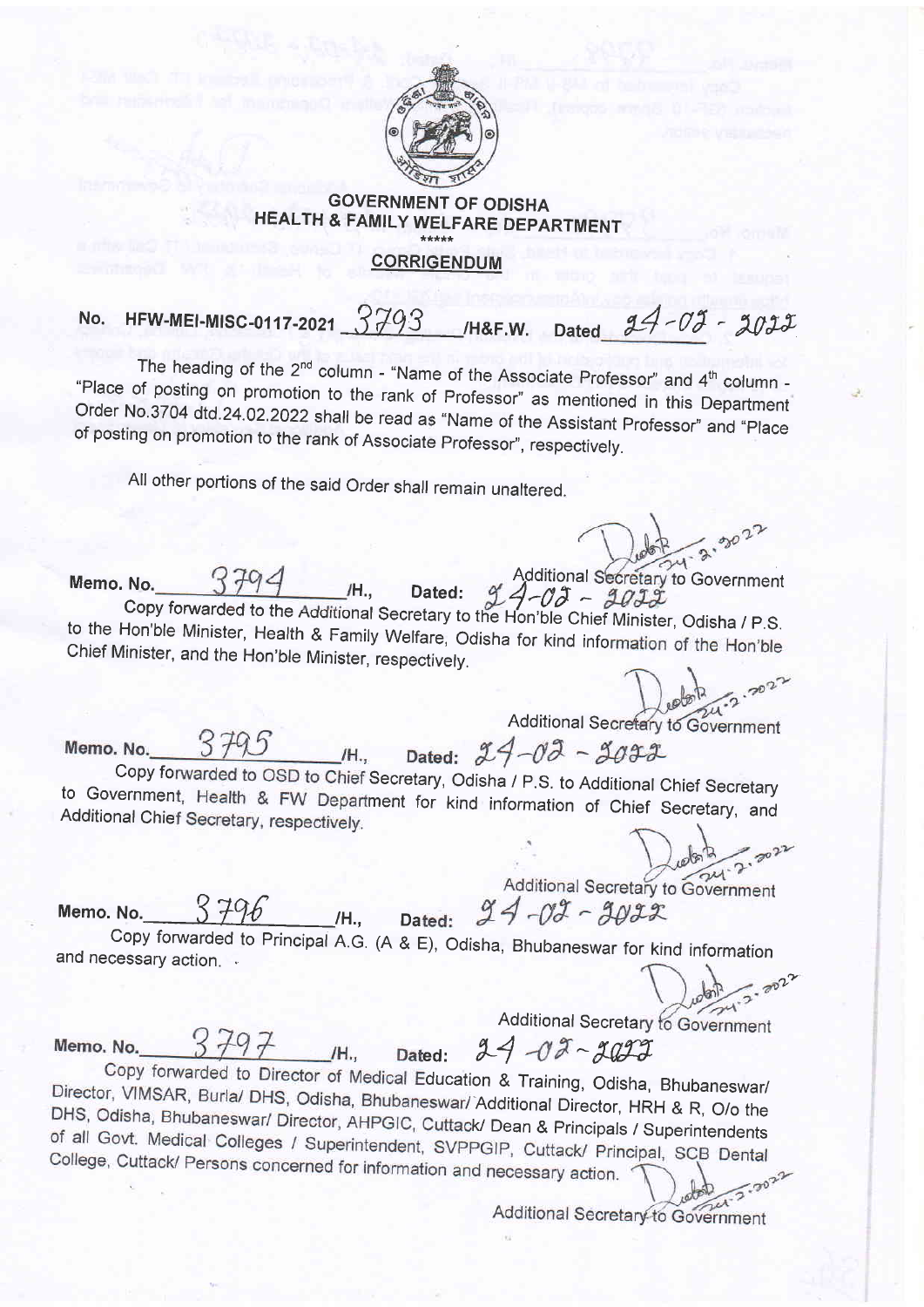Memo. No.

Dated:  $24 - 03 - 3023$ /H., Copy forwarded to MS-I/ MS-II Section/ Conf. & Proceeding Section/ I.T. Cell/ ME-I Section (GF-10 Spare copies), Health & Family Welfare Department for information and necessary action.

Additional Secretary to Government

Memo. No.  $3799$  M., Dated:  $24 - 03 - 903$ 

1. Copy forwarded to Head, State Portal Group, IT Centre, Secretariat / IT Cell with a request to post this order in the official website of Health & FW Department<br>https://health.odisha.gov.in/Announcement.asp?GL=10.

2. Copy forwarded to the Director, Printing, Stationary & Publication, Odisha, Cuttack for information and publication of the order in the next issue of the Odisha Gazette and supply of 10 copies thereof to this Department.

Additional Secretary to Government

36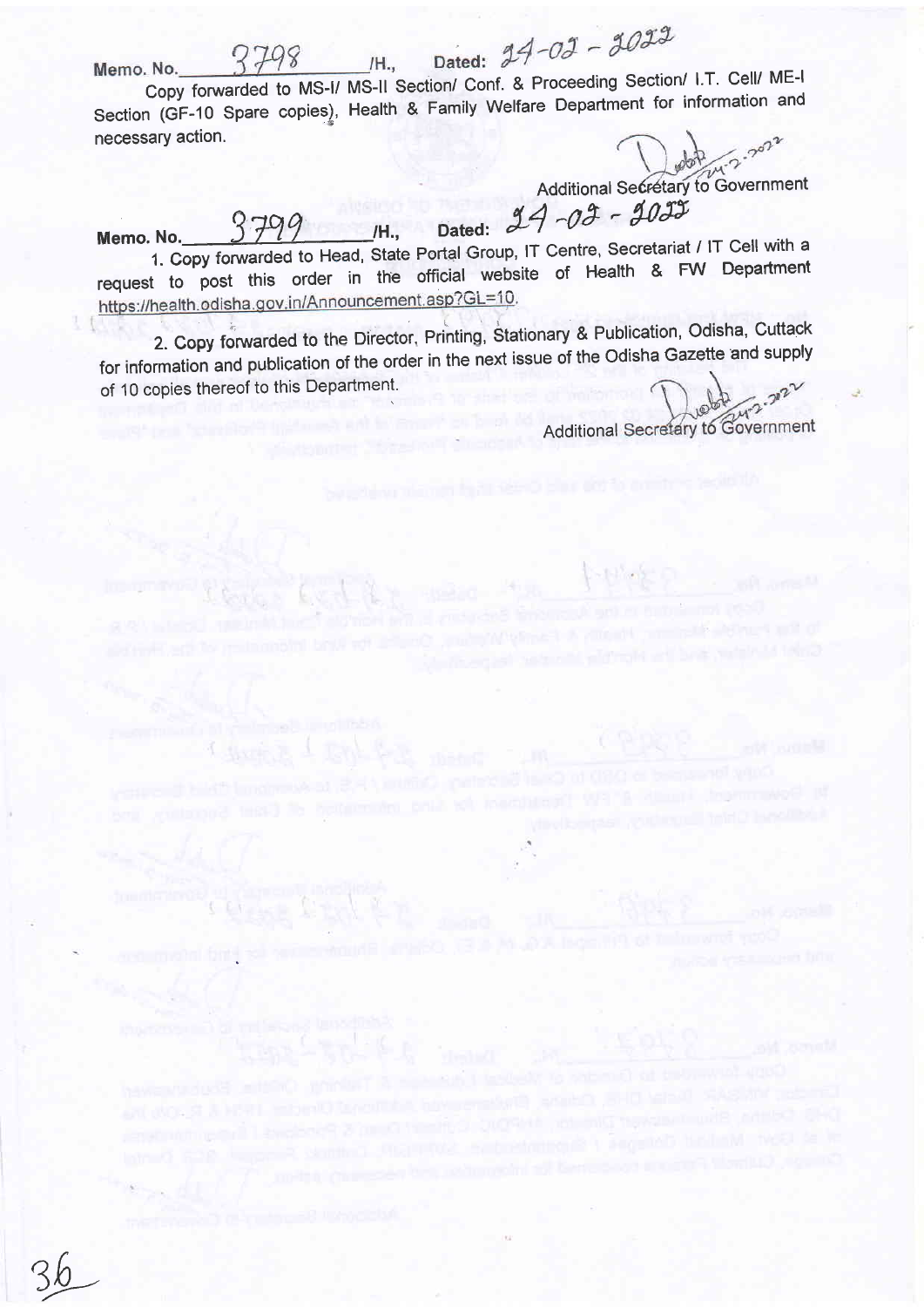

## GOVERNMENT OF ODISHA HEALTH & FAMILY WELFARE DEPARTMENT

## ORDER

No. HFW-MEI-MISC-0117-2021  $370$  /H dtd.

The following Assistant Professors are promoted to the rank of Associate Professor on adhoc basis for a period not exceeding one year or till receipt of recommendation of the OPSC or till their retirement, whichever is earlier, without prejudice to the claim of others.

On promotion, they are transferred and posted as such in Medical Colleges as mentioned against each.

| <b>SI</b><br>No | Name of the<br><b>Associate Professor</b> | Name of<br>the<br><b>Discipline</b> | <b>Present</b><br>place of<br><b>Posting</b> | Place of posting on<br>promotion to the rank of<br><b>Professor</b> |
|-----------------|-------------------------------------------|-------------------------------------|----------------------------------------------|---------------------------------------------------------------------|
| $\mathbf{1}$    | Dr. Pranay Ku Patro                       | General<br>Medicine                 | SCB MCH,<br>Cuttack                          | <b>Government Medical College</b><br>& Hospital, Sundergarh         |
| $\overline{2}$  | Dr. Subhasri Mishra                       | O & G                               | <b>SCB MCH,</b><br>Cuttack                   | <b>Government Medical College</b><br>& Hospital, Keonjhar           |
| 3               | Dr. Bibhu Prasad<br>Nayak                 | Paediatrics                         | SCB MCH,<br>Cuttack                          | <b>Government Medical College</b><br>& Hospital, Keonjhar           |
| $\overline{4}$  | Dr. Saroj Ku Berma                        | Paediatrics                         | <b>MKCG</b><br>MCH,<br>Berhampur             | <b>Government Medical College</b><br>& Hospital, Sundergarh         |
| $\overline{4}$  | Dr. Bhakta Bandhu Das                     | Psychiatry                          | SCB MCH,<br>Cuttack                          | Government Medical College<br>& Hospital, Keonjhar                  |
| 5               | Dr. Amar Ku Behera                        | General<br>Surgery                  | <b>MKCG</b><br>MCH,<br>Berhampur             | <b>Government Medical College</b><br>& Hospital, Sundergarh         |

By order of the Governor

Additional Secretary to Government

Memo. No.  $3705$  H., Dated:  $24 - 92 \cdot 2022$ 

Copy forwarded to the Additional Secretary to the Hon'ble Chief Minister, Odisha / P.S. to the Hon'ble Minister, Health & Family Welfare, Odisha for kind information of the Hon'ble Chief Minister and the Hon'ble Minister, respectively.

tH.,

Additional Secretary to Government